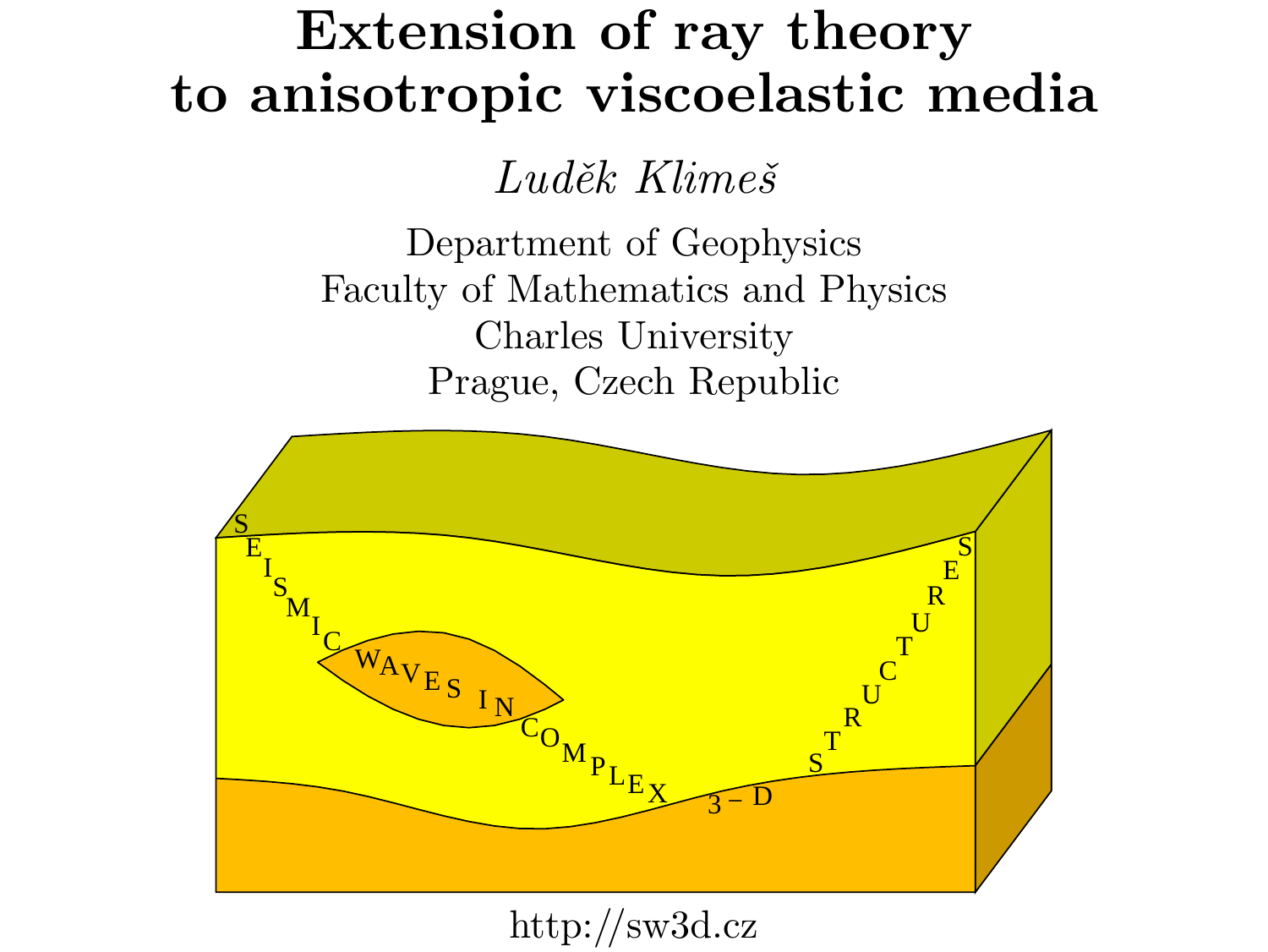## Extension of ray theory to anisotropic viscoelastic media

Attenuation is a very important phenomenon in wave propagation, and is essential whenever the intensity of waves matters.

It is thus fundamental to extend the ray theory from anisotropic elastic media to anisotropic viscoelastic media.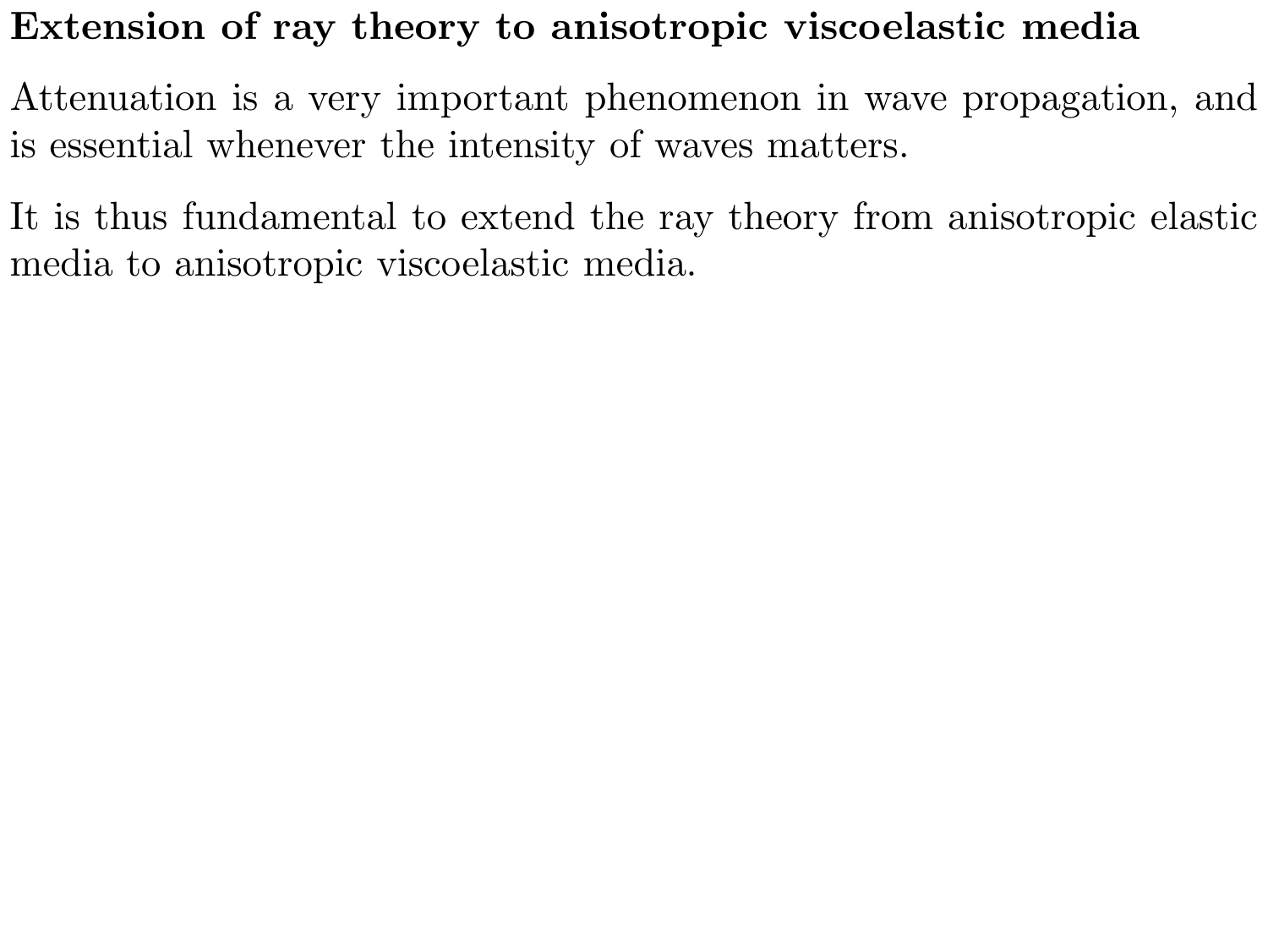# Real-valued ray tracing in viscoelastic media and perturbation towards the complex-valued velocity model

The idea of the extension looks simple: The eikonal equation in an attenuating medium has the form of a complex-valued Hamilton-Jacobi equation, which would generate complex-valued rays. Since we know the velocity model in real space rather than in complex space, we have to trace the real-valued reference rays using the reference Hamiltonian function, and calculate the complex-valued travel time right in real space by the perturbation from the reference travel time calculated along real-valued reference rays to the complex-valued travel time defined by the complexvalued Hamilton-Jacobi equation (Klimeš, 2002; 2016). Analogously for the corresponding amplitudes (Klimeš, 2006a) and other quantities.

For this purpose, Klimeš  $&$  Klimes (2011) designed the construction of the optimum reference Hamiltonian function  $\widetilde{H}(x^m, p_n)$  corresponding to a given complex-valued Hamiltonian function  $H(x^m, p_n)$ :

$$
\widetilde{H}(x^m, p_n) = \sum_{\Omega=0}^{+\infty} \frac{\mathrm{i}^{\Omega}}{\Omega!} \operatorname{Re}[H^{,k_1k_2...k_{\Omega}}(x^m, \operatorname{Re} p_n)] \operatorname{Im}(p_{k_1}) \operatorname{Im}(p_{k_2}) \dots \operatorname{Im}(p_{k_{\Omega}})
$$

where

$$
H^{,k_1k_2...k_{\Omega}}(x^m, p_n) = \frac{\partial}{\partial p_{k_1}} \frac{\partial}{\partial p_{k_2}} ... \frac{\partial}{\partial p_{k_{\Omega}}} H(x^m, p_n) .
$$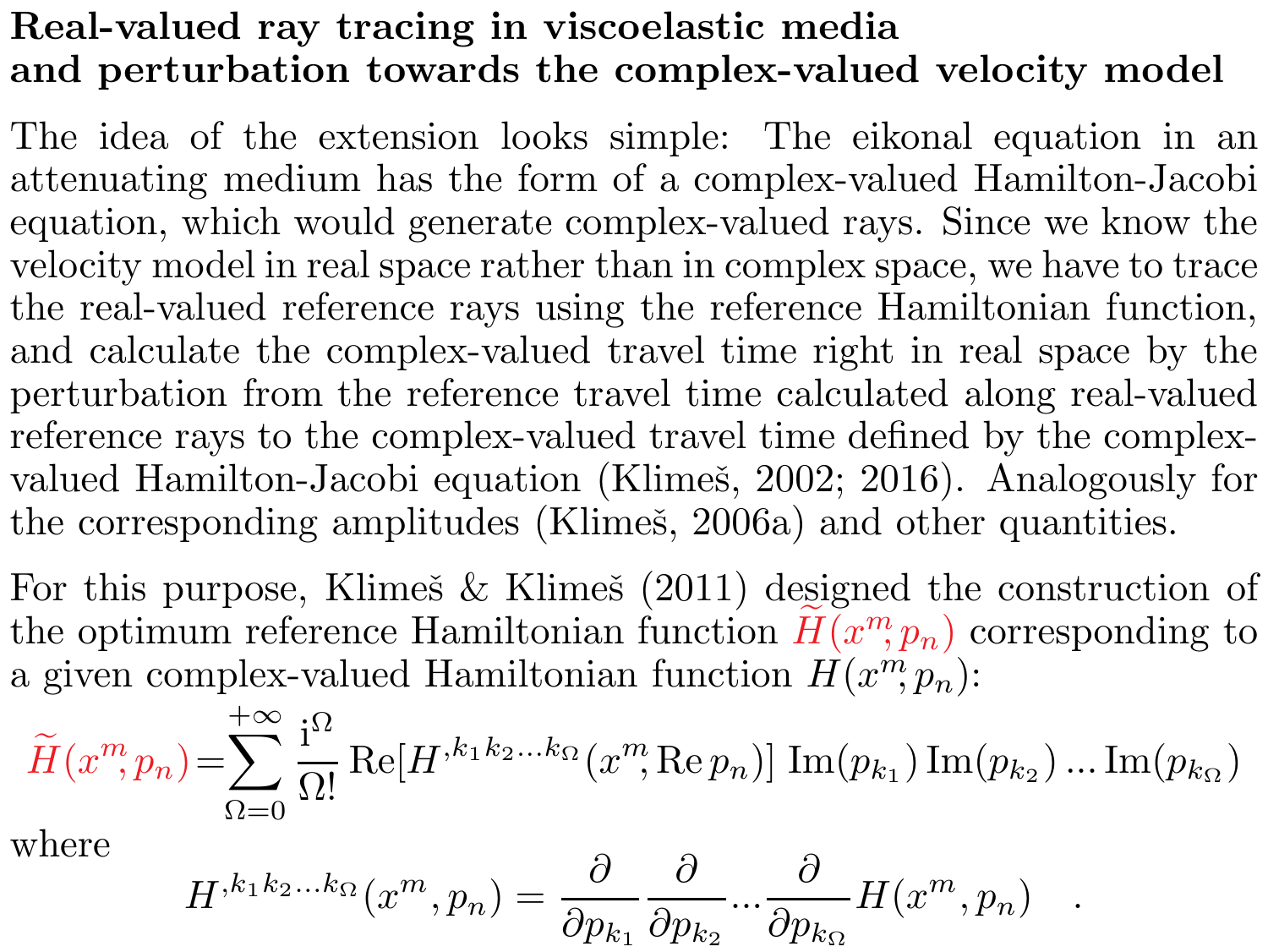## We have encountered various more or less expected problems:

- Missing S-wave eigenvector of the complex-valued Christoffel matrix at an S-wave singularity.
- Divergence of the S-wave eigenvectors of the Christoffel matrix when approaching an S-wave singularity.
- Divergence of the phase-space derivatives of the anisotropic-ray-theory S-wave Hamiltonian function at S-wave singularities.
- Divergence of the anisotropic-ray-theory vectorial amplitudes at S-wave singularities.
- Complex-valued S-wave eigenvectors in the coupling ray theory.
- Diverging S-wave eigenvectors in the coupling ray theory.

# Let us discuss these problems and their solutions.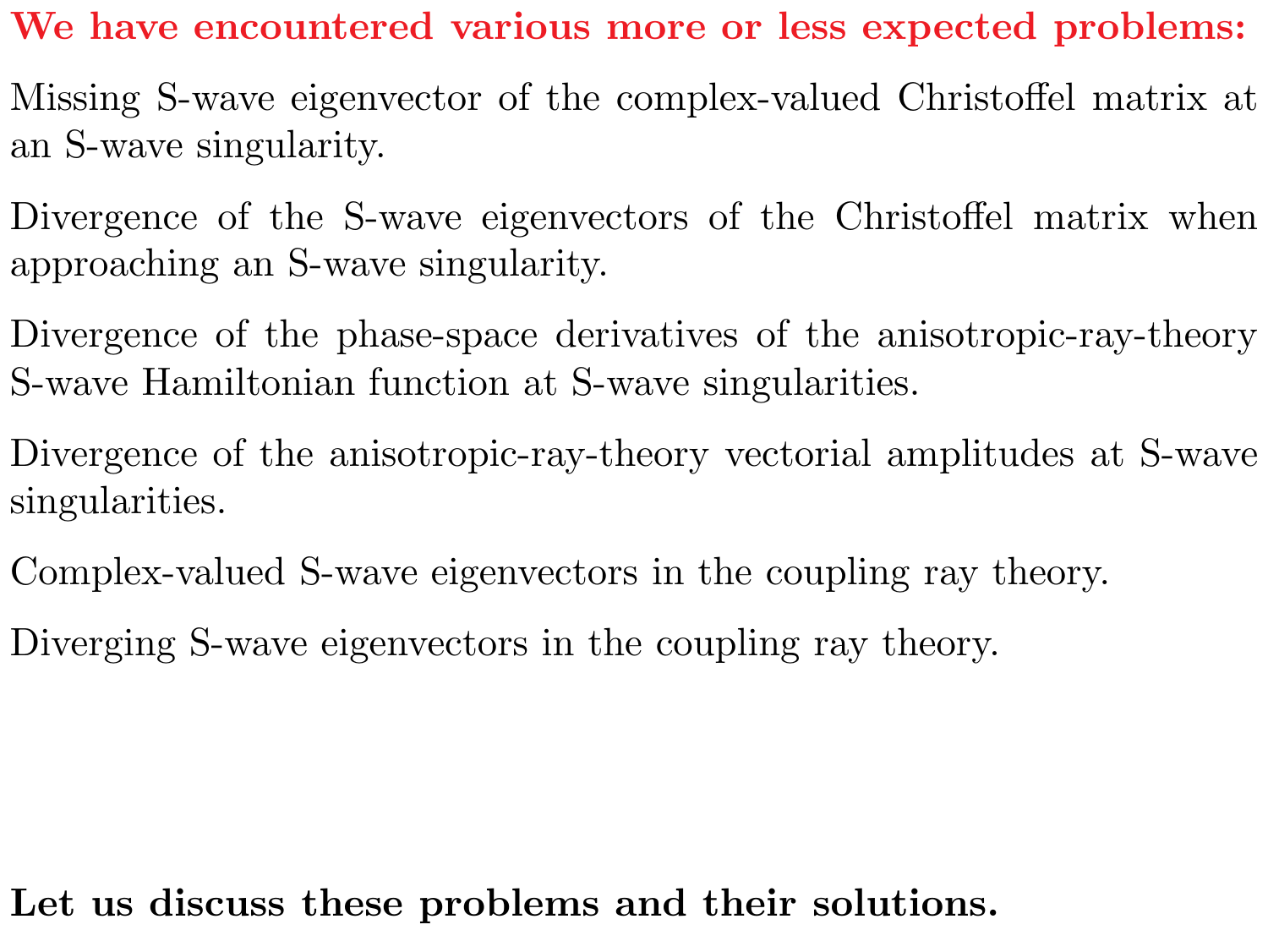## Problems with missing eigenvector of the Christoffel matrix

The ray tracing equations and the corresponding equations of geodesic deviation (Cerveny, 1972) are often formulated in terms of the eigenvectors of the Christoffel matrix (Klimeš, 2006b). Unfortunately, a complexvalued Christoffel matrix need not have all three eigenvectors at an S-wave singularity (Klimeš, 2021).

We thus have to formulate the ray tracing equations and the corresponding equations of geodesic deviation using the characteristic values of the complex-valued Christoffel matrix, without the eigenvectors of the Christoffel matrix (Klimeš, 2020).

The resulting equations for the real-valued reference P-wave rays and real-valued reference common S-wave rays are applicable everywhere, including S-wave singularities.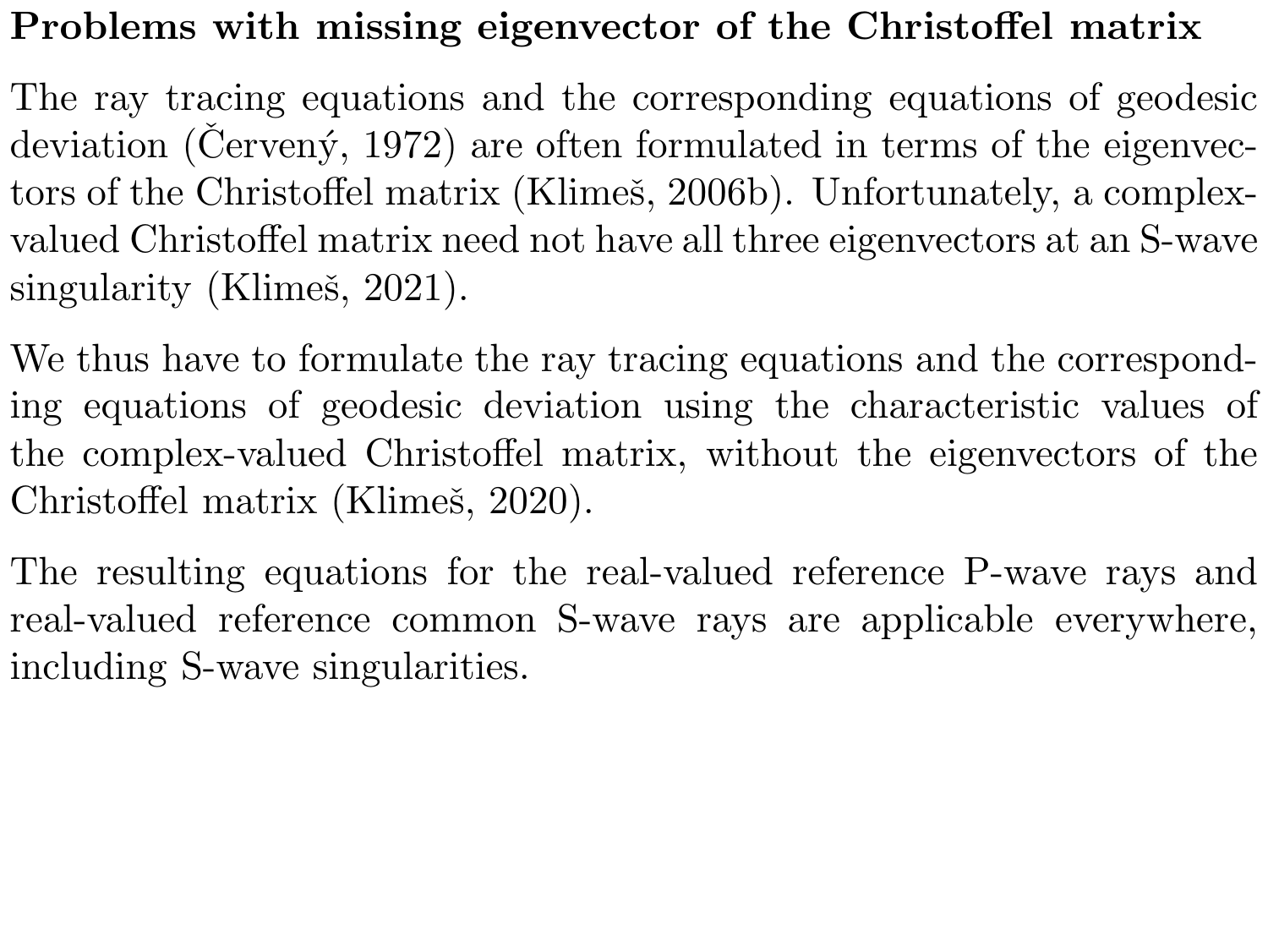#### Divergence of the S-wave eigenvectors of the Christoffel matrix

The eigenvectors of the complex-valued Christoffel matrix are normalized to unit complex-valued pseudonorm with respect to pseudoscalar product  $a_i b_i$  of vectors  $a_i$  and  $b_i$  rather than to unit real-valued norm with respect to scalar product  $a_i^*$  $i<sub>i</sub> b<sub>i</sub>$ , because the eigenvectors are pseudoorthogonal with respect to the pseudoscalar product (Klimeš, 2018). Note that

$$
G = g_i \Gamma_{ij} g_j \quad \iff \quad g_i g_i = 1
$$

where G is the characteristic value corresponding to the eigenvector  $q_i$  of the complex-valued Christoffel matrix.

Consequently, the pseudonormal S-wave eigenvectors frequently diverge when approaching an S-wave singularity (Klimeš, 2022). This divergence does not occur in elastic media.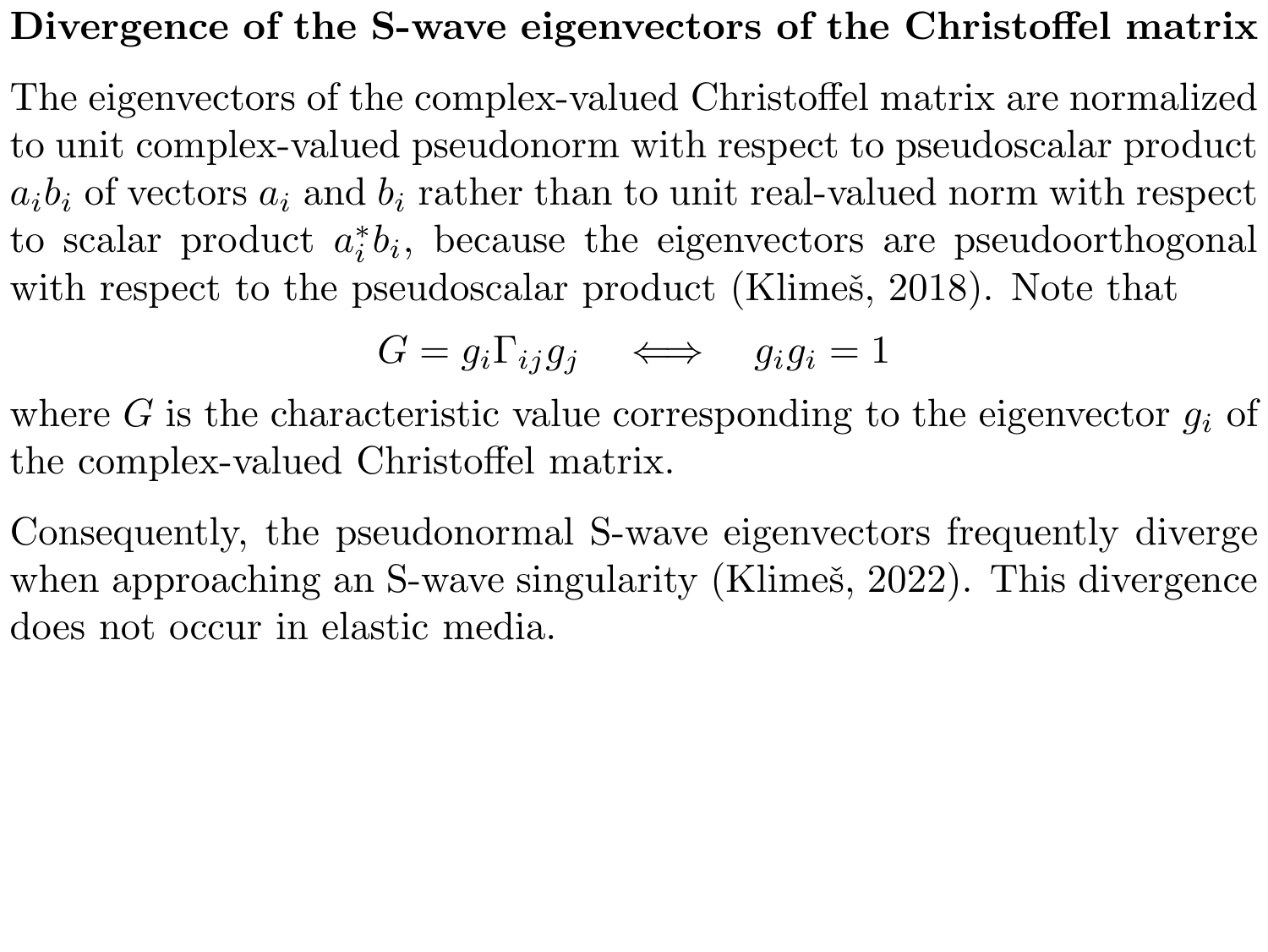Varying ellipticity of a pseudonormal S-wave eigenvector

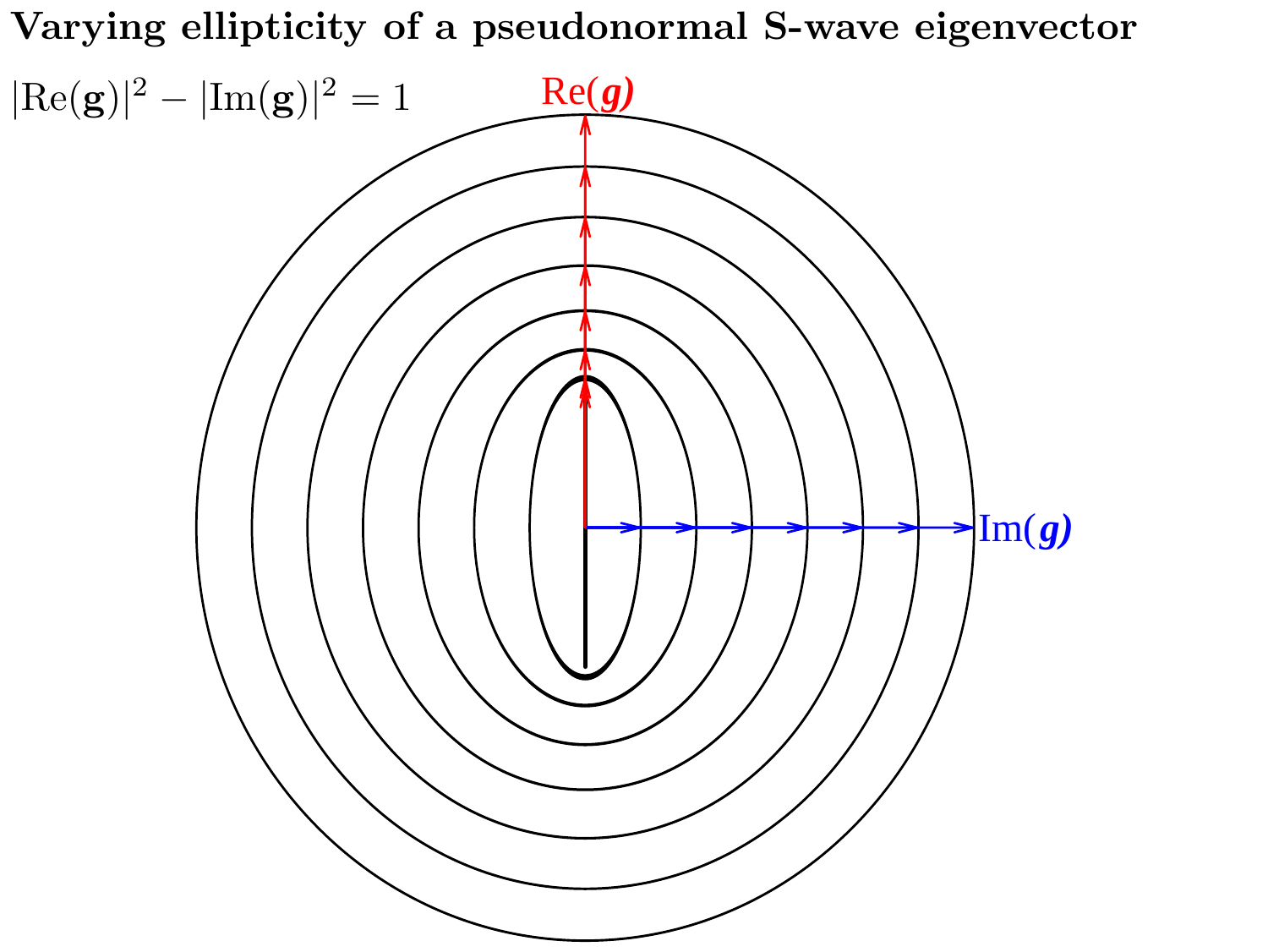# Varying ellipticity of a pseudonormal S-wave eigenvector in 3-D

Polarization approaches circular at an S-wave singularity, Polarization approaches circular at an S-wave singularity,  $Re(g)$ <br>and the polarization vector diverges to infinity.



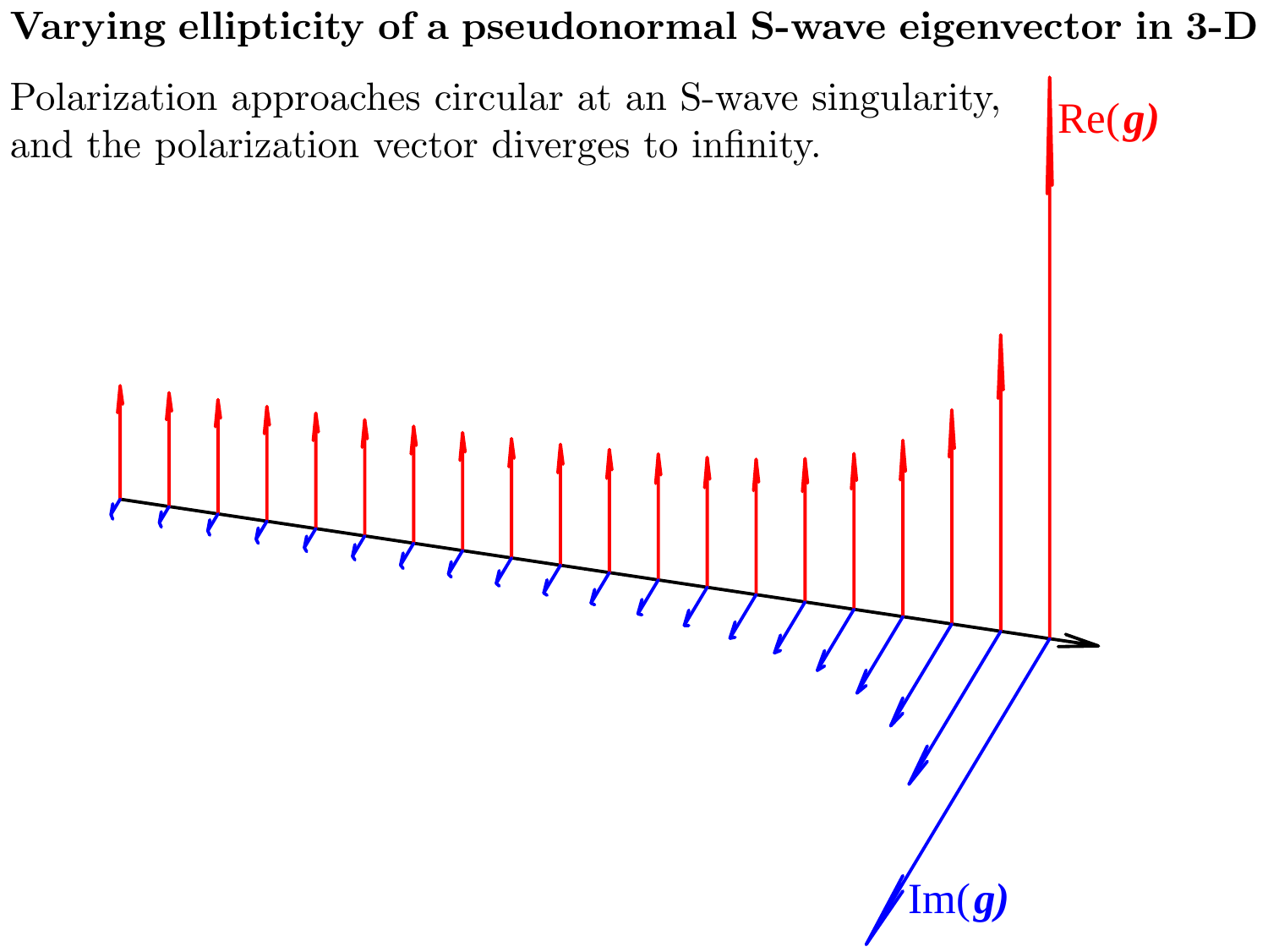# Divergence of the phase-space derivatives of the anisotropic-ray-theory S-wave Hamiltonian function

As a result of diverging S-wave eigenvectors, the phase-space derivatives of the anisotropic-ray-theory Hamiltonian function used to trace the anisotropic-ray-theory rays may also diverge when approaching an S-wave singularity. Note that the phase-space derivatives

$$
G'=g_i\Gamma'_{ij}g_j
$$

of characteristic value G often diverge with diverging  $g_i$  because the structure and characteristic values of  $\Gamma'_{ij}$  differ from those of  $\Gamma_{ij}$ .

Fortunately, the phase-space derivatives of the reference common S-wave Hamiltonian function used to trace the reference common S-wave rays are smooth at S-wave singularities (Klimeš, 2020).

S-wave characteristic values  $G_1$  and  $G_2$  and P-wave characteristic value  $G_3$  satisfy relation

$$
\frac{1}{2}(G_1 + G_2) = \frac{1}{2}(\Gamma_{ii} - G_3)
$$

which implies that complex-valued common S-wave Hamiltonian function  $H=\frac{1}{2}$  $\frac{1}{2}(H_1+H_2)$  is smooth. Then the corresponding real-valued reference Hamiltonian function  $H$  of a real-valued slowness vector is smooth as well.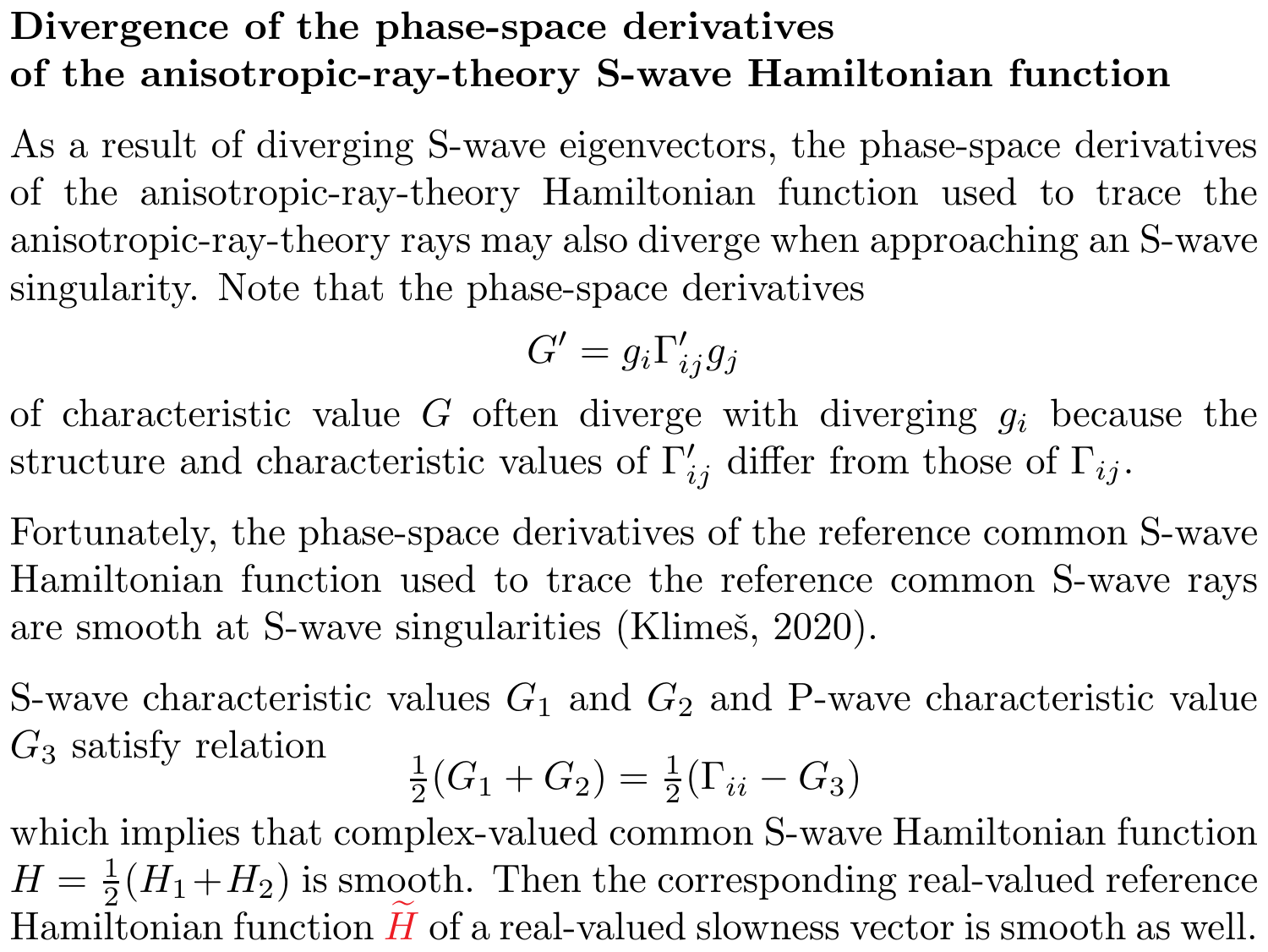## Divergence of the anisotropic-ray-theory vectorial amplitudes

If the S-wave eigenvector  $g_i$  of the complex-valued Christoffel matrix diverges at an S-wave singularity, the corresponding anisotropic-raytheory vectorial amplitude  $A_i = A g_i$  diverges at the S-wave singularity as well. This divergence does not occur in elastic media where the anisotropic-ray-theory vectorial amplitudes diverge at caustics only.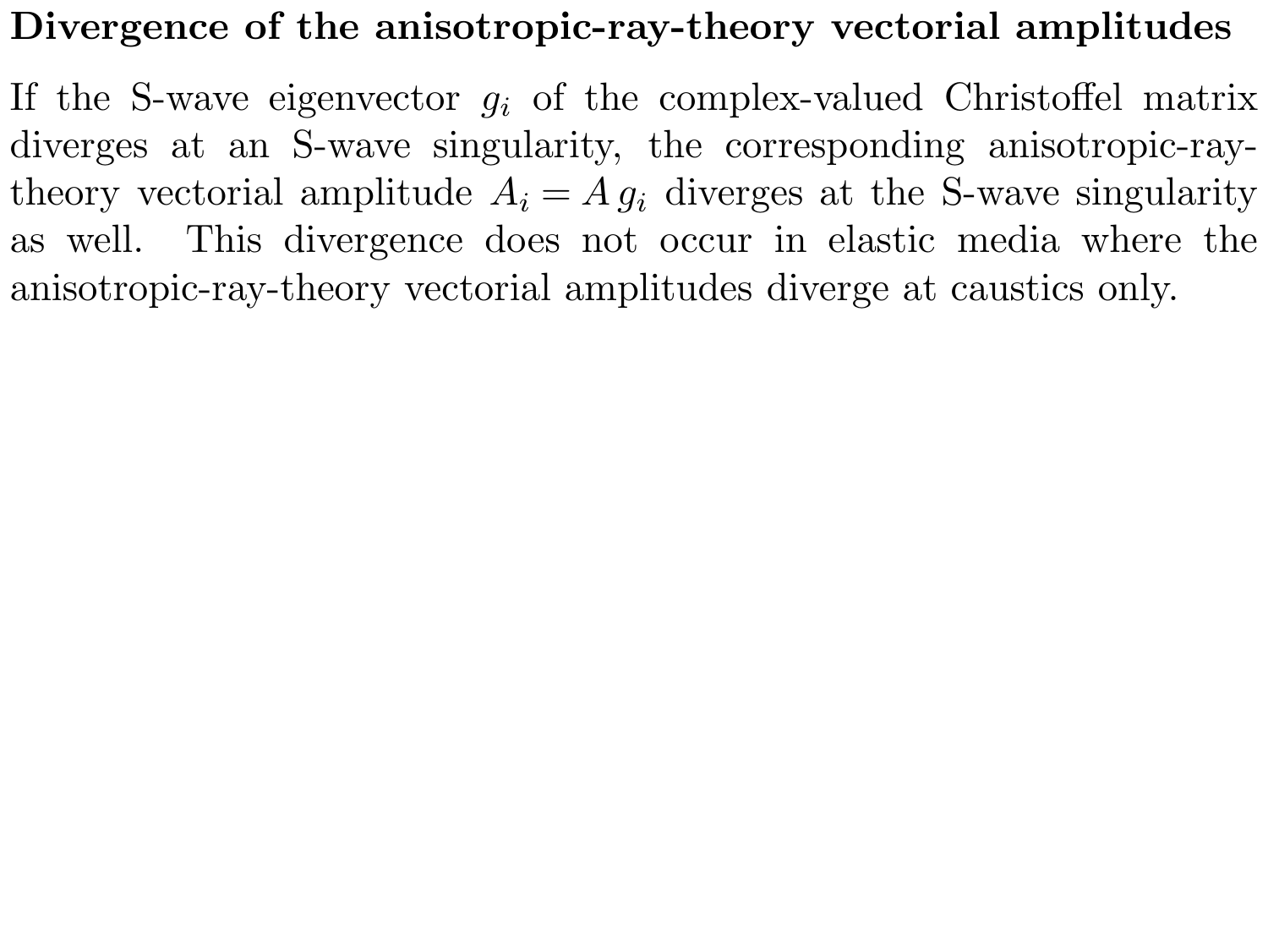## Coupling ray theory for S waves in viscoelastic media

Since the variation of the S-wave eigenvectors along the reference ray plays a decisive role in the coupling equations (Bulant  $&$  Klimes, 2002; Klimeš, 2013), the divergence of S-wave eigenvectors in a vicinity of an S-wave singularity represents a considerably challenging problem in the coupling ray theory for S waves in viscoelastic media.

The coupling equations for elastic media contain the real-valued angle  $\varphi$ of rotation of the S-wave eigenvectors about the P-wave eigenvector. The coupling equations for viscoelastic media contain the complex-valued angle  $\varphi + i\psi$  of rotation:

$$
\begin{pmatrix} \cos(\varphi + i\psi) & -\sin(\varphi + i\psi) \\ \sin(\varphi + i\psi) & \cos(\varphi + i\psi) \end{pmatrix} = \begin{pmatrix} \cos(\varphi) & -\sin(\varphi) \\ \sin(\varphi) & \cos(\varphi) \end{pmatrix} \begin{pmatrix} \cos(i\psi) & -\sin(i\psi) \\ \sin(i\psi) & \cos(i\psi) \end{pmatrix}
$$

where

$$
\begin{pmatrix}\n\cos(i\psi) & -\sin(i\psi) \\
\sin(i\psi) & \cos(i\psi)\n\end{pmatrix} = \begin{pmatrix}\n\cosh(\psi) & -i\sinh(\psi) \\
i\sinh(\psi) & \cosh(\psi)\n\end{pmatrix}
$$

.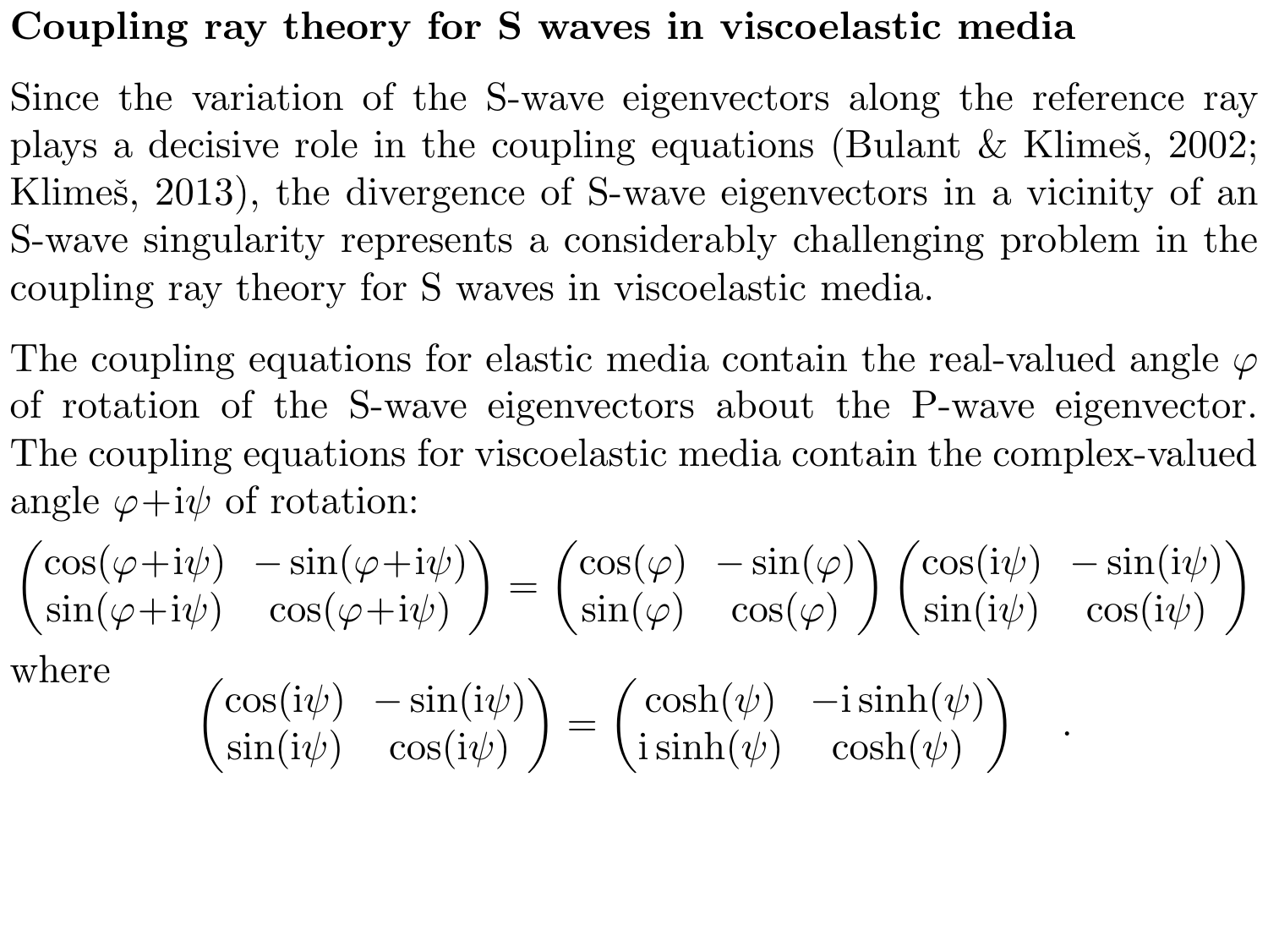# Importance of the coupling ray theory in viscoelastic media

Fortunately, the coupling equations for viscoelastic media compensate the divergence of S-wave eigenvectors and yield vectorial amplitudes smoothly varying through S-wave singularities.

Whereas the coupling ray theory corrects just the S-wave polarization in elastic media, it corrects also the S-wave amplitudes at S-wave singularities in viscoelastic media which may diverge in the anisotropic ray theory.

To overcome infinite ray-theory amplitudes, we thus need coupling-raytheory Gaussian beams or packets.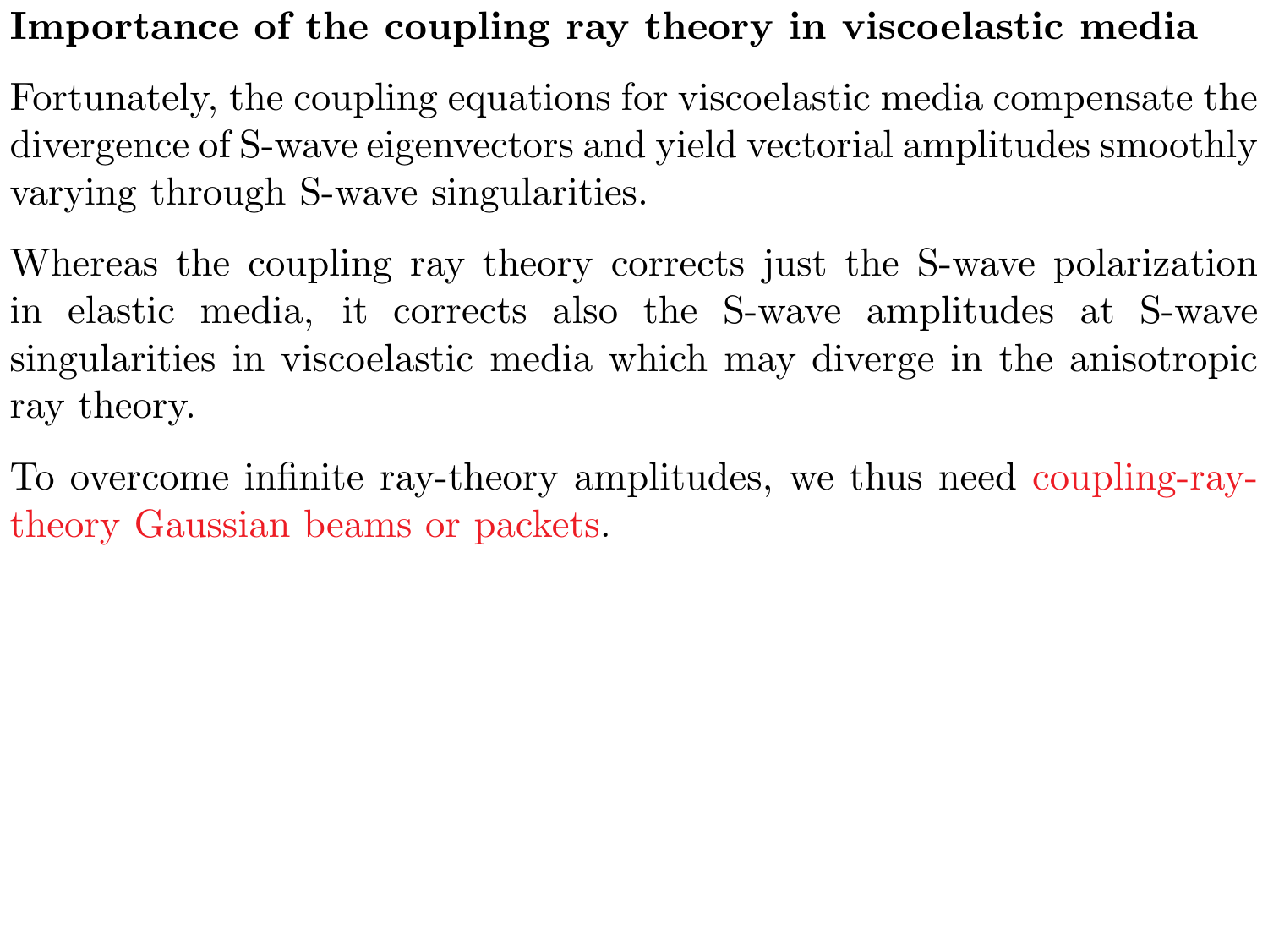## References:

- Bulant, P. & Klimeš, L.  $(2002)$ : Numerical algorithm of the coupling ray theory in weakly anisotropic media. Pure appl. Geophys., 159, 1419–1435.
- Cervený, V.  $(1972)$ : Seismic rays and ray intensities in inhomogeneous anisotropic media. Geophys. J. R. astr. Soc., 29, 1–13.
- Klimeš, L. (2002): Second-order and higher-order perturbations of travel time in isotropic and anisotropic media. Stud. geophys. geod., 46, 213–248.
- Klimeš, L. (2006a): Spatial derivatives and perturbation derivatives of amplitude in isotropic and anisotropic media. Stud. geophys. geod., 50, 417–430.
- Klimeš, L. (2006b): Common-ray tracing and dynamic ray tracing for S waves in a smooth elastic anisotropic medium. Stud. geophys. geod., 50, 449–461.
- Klimeš, L.  $(2013)$ : Coupling ray series. *Stud. geophys. geod.*, **57**, 253–266.
- Klimeš, L.  $(2016)$ : Transformation of spatial and perturbation derivatives of travel time at a curved interface between two arbitrary media. Stud. geophys. geod., 60, 451–470.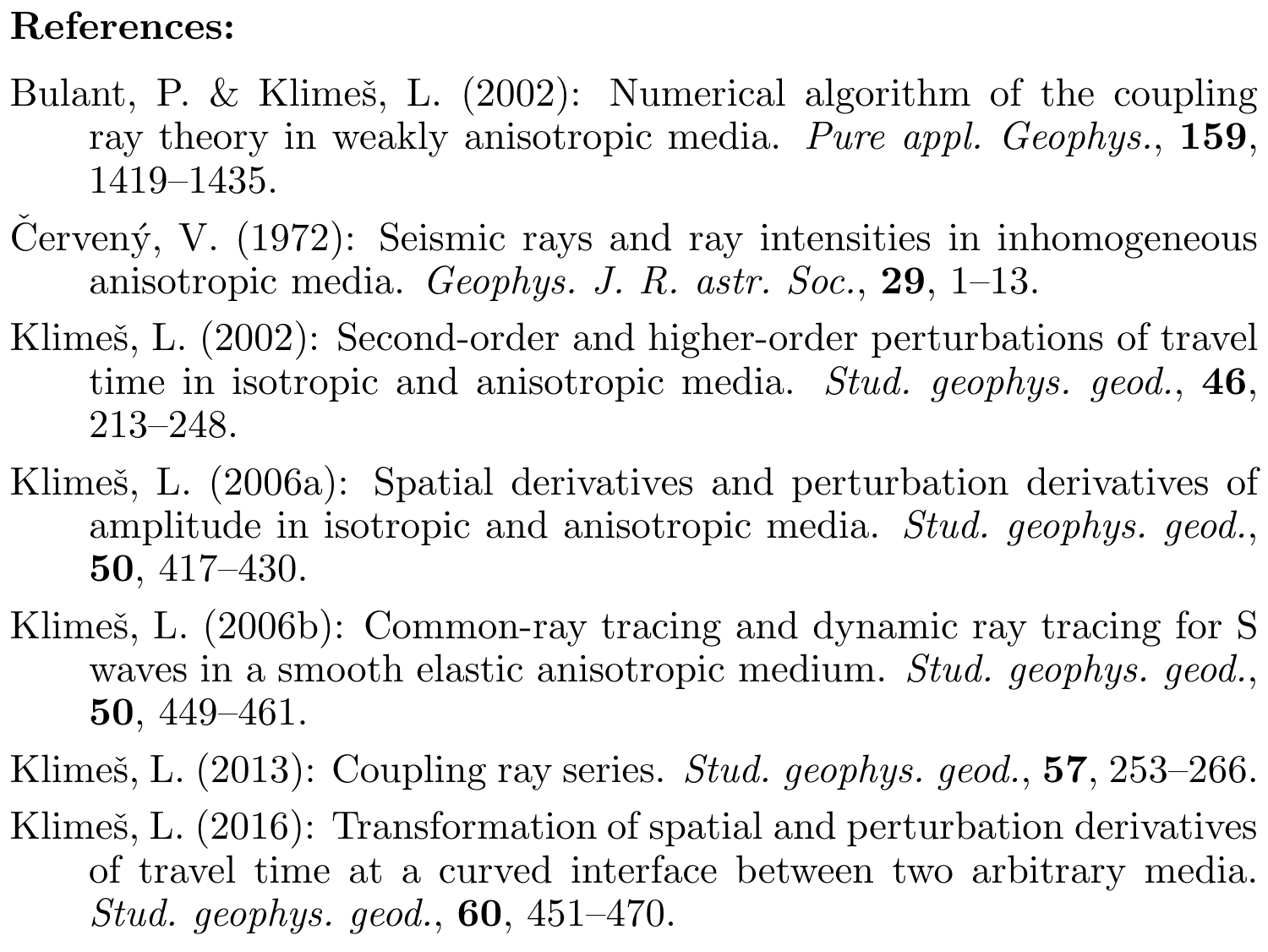- Klimeš, L. (2018): Frequency-domain ray series for viscoelastic waves with a non-symmetric stiffness matrix. Stud. geophys. geod., 62, 261–271.
- Klimeš, L. (2020): Tracing real-valued reference rays in anisotropic viscoelastic media. Seismic Waves in Complex 3-D Structures, 30, 77–94.
- Klimeš, L. (2021): Two S-wave eigenvectors of the Christoffel matrix need not exist in anisotropic viscoelastic media. Stud. geophys. geod., 65, 291–295.
- Klimeš, L. (2022): S-wave polarization vectors in anisotropic viscoelastic media. Seismic Waves in Complex 3-D Structures, 31, 69–87.
- Klimeš, M. & Klimeš, L.  $(2011)$ : Perturbation expansions of complexvalued traveltime along real-valued reference rays. Geophys. J. int., 186, 751–759.

The references are available online at "http://sw3d.cz".